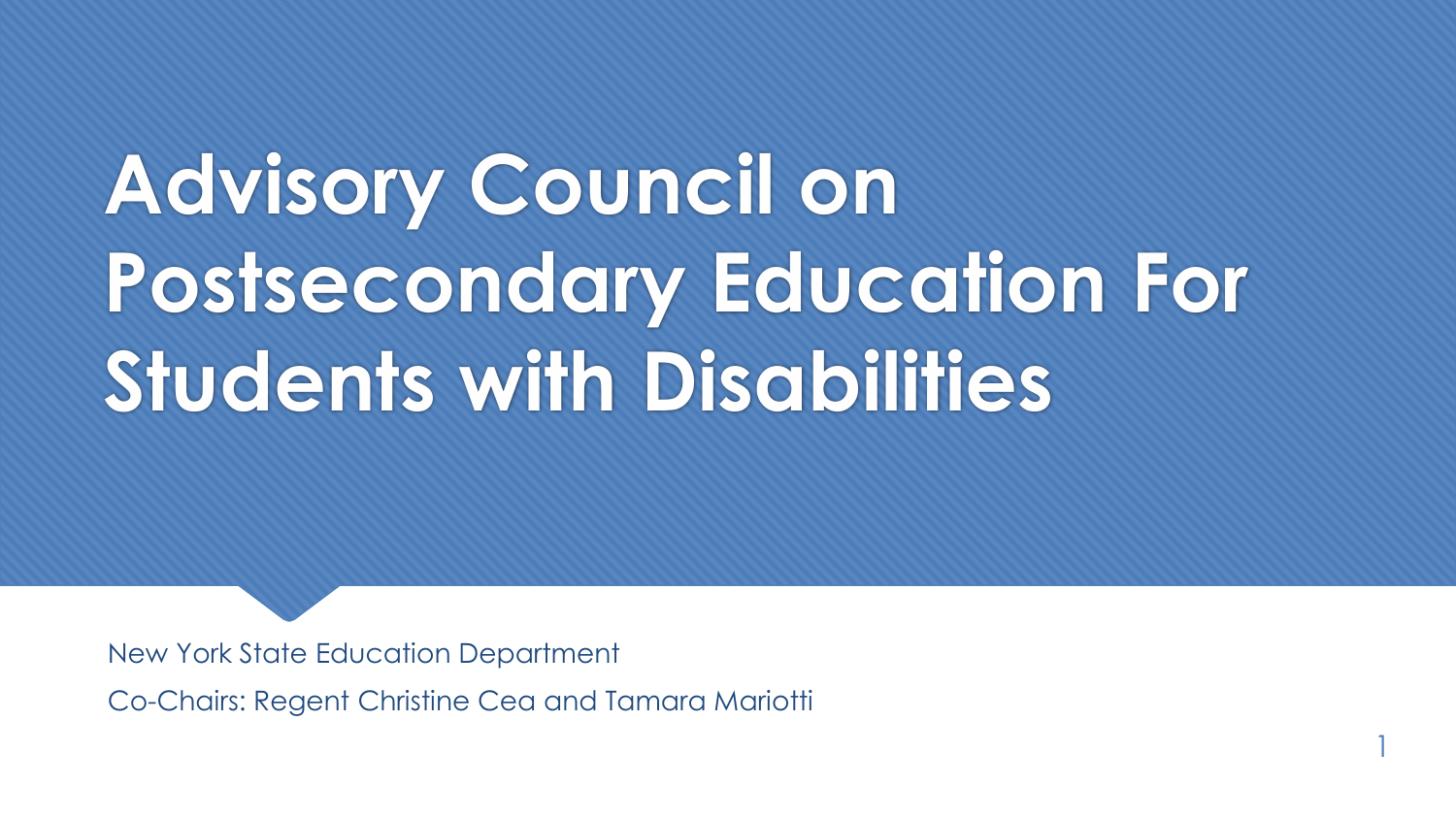# **Advisory Council Charge**

 The Advisory Council was established to advise the NYS Education Department on polices and practices to improve the transition of students with disabilities to postsecondary education and training, fiscal resource needs and disability-related accommodations and supports that will assist a student with college success.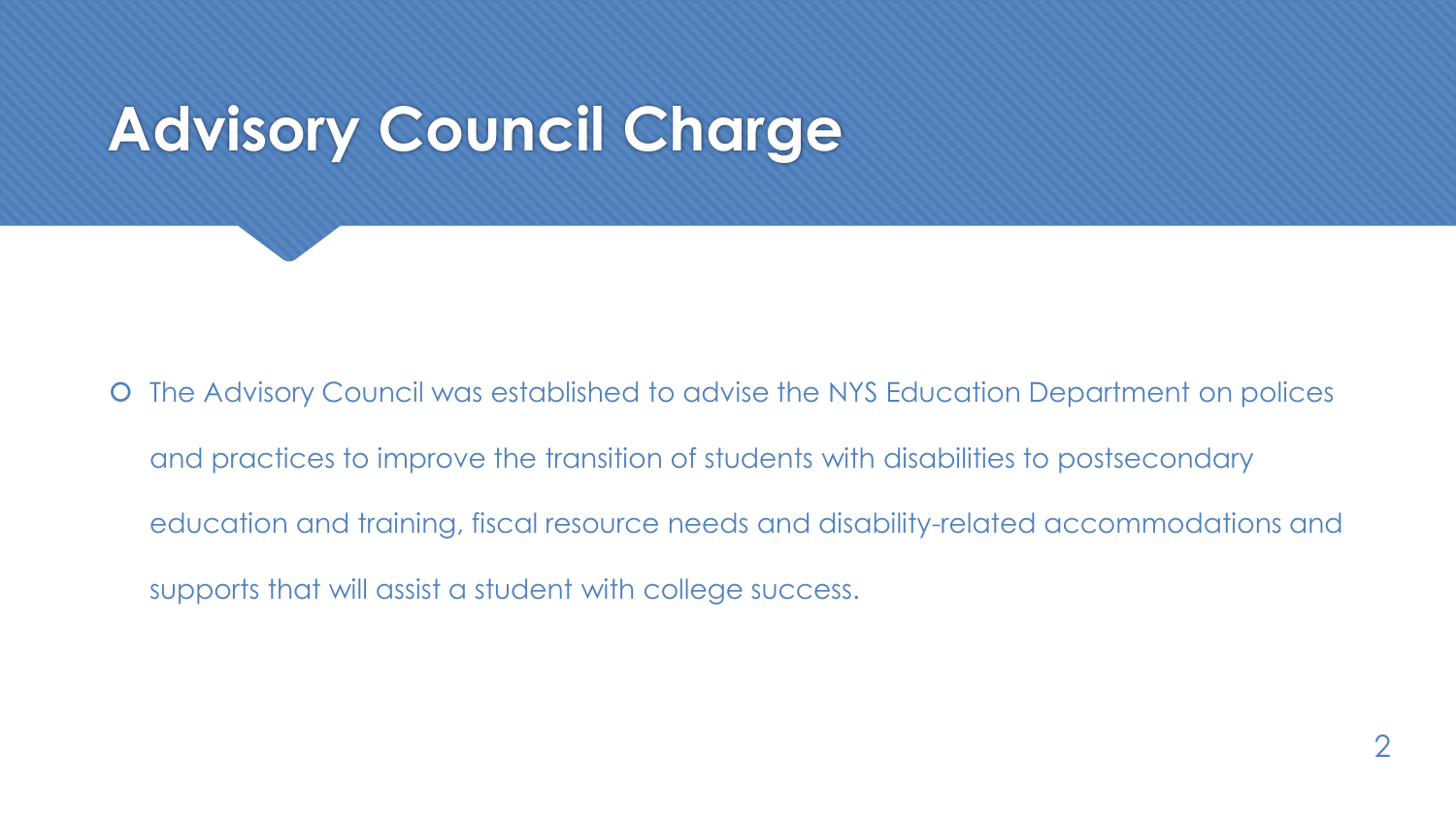## **Advisory Council Membership**

- **O** New York State Disability Services Council
- O SED staff from: ACCES, Higher Education and P-12 Education
- O State University of New York (SUNY)
- O City University of New York (CUNY)
- Commission on Independent Colleges and **Universities**
- O Student Advocate
- Association of Proprietary Colleges
- **O** Proprietary School Council
- **O** Regional Bilingual Education Resources **Network**
- **O** Parents of students with disabilities
- **O** Student enrolled in postsecondary education with a disability
- **O** Transition Specialist
- **O ACCES State Rehabilitation Council**
- **O** Independent Living Centers
- Disability Rights New York
- **O** Learning Disability Association
- O NYS Office for People with Developmental Disabilities (OPWDD)
- O NYS Office of Mental Health (OMH)
- O NYS Commission for the Blind 3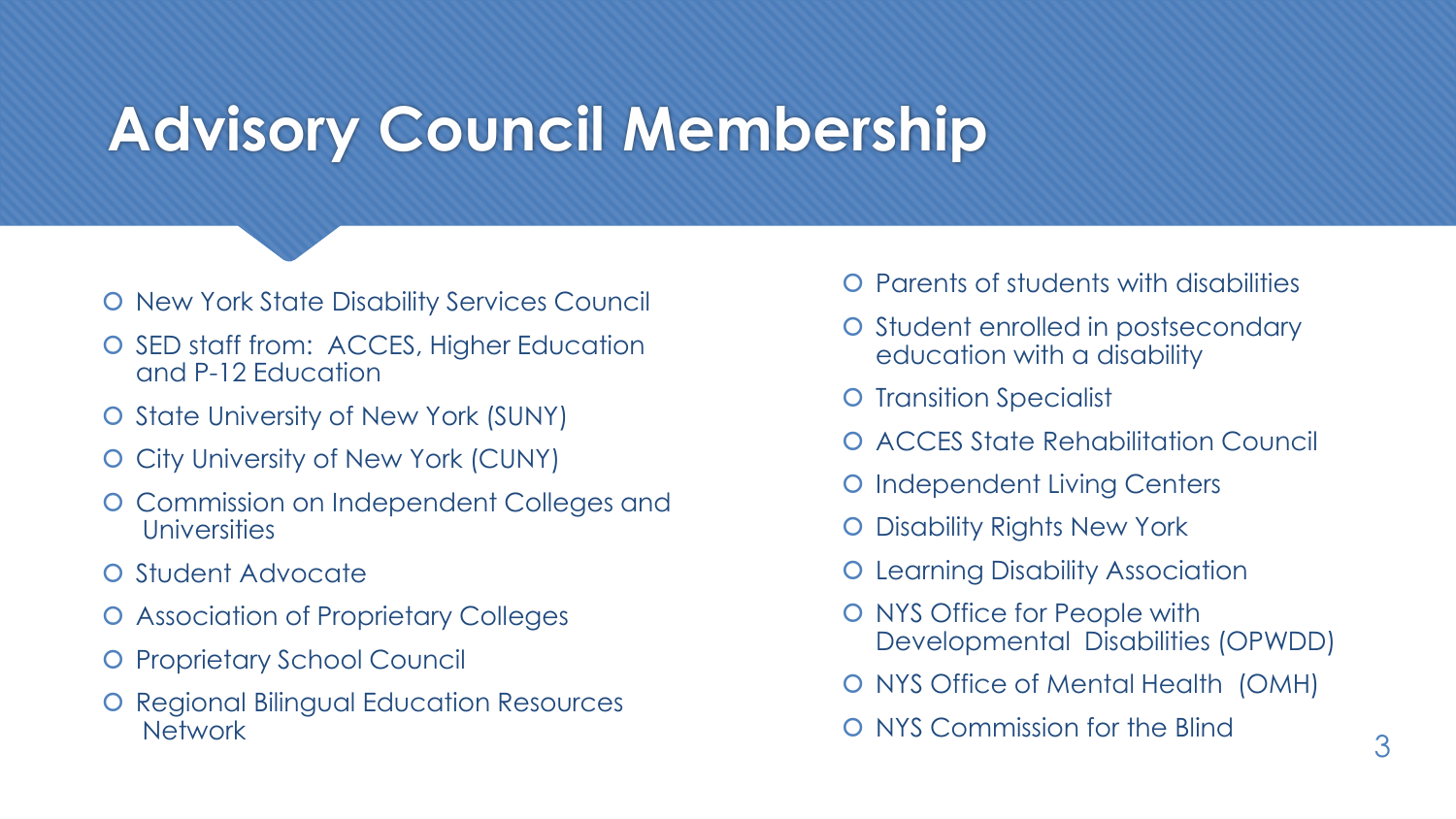## **Advisory Council Sub Committees**

- Four Committees were established: Fiscal, Legislative/Regulation, Technical Assistance, and Data Collection.
- Each of the Committees meet throughout the year supported by SED staff.
- Committees identified short term recommendations for improving access, participation in and completion of postsecondary pursuits for students with disabilities.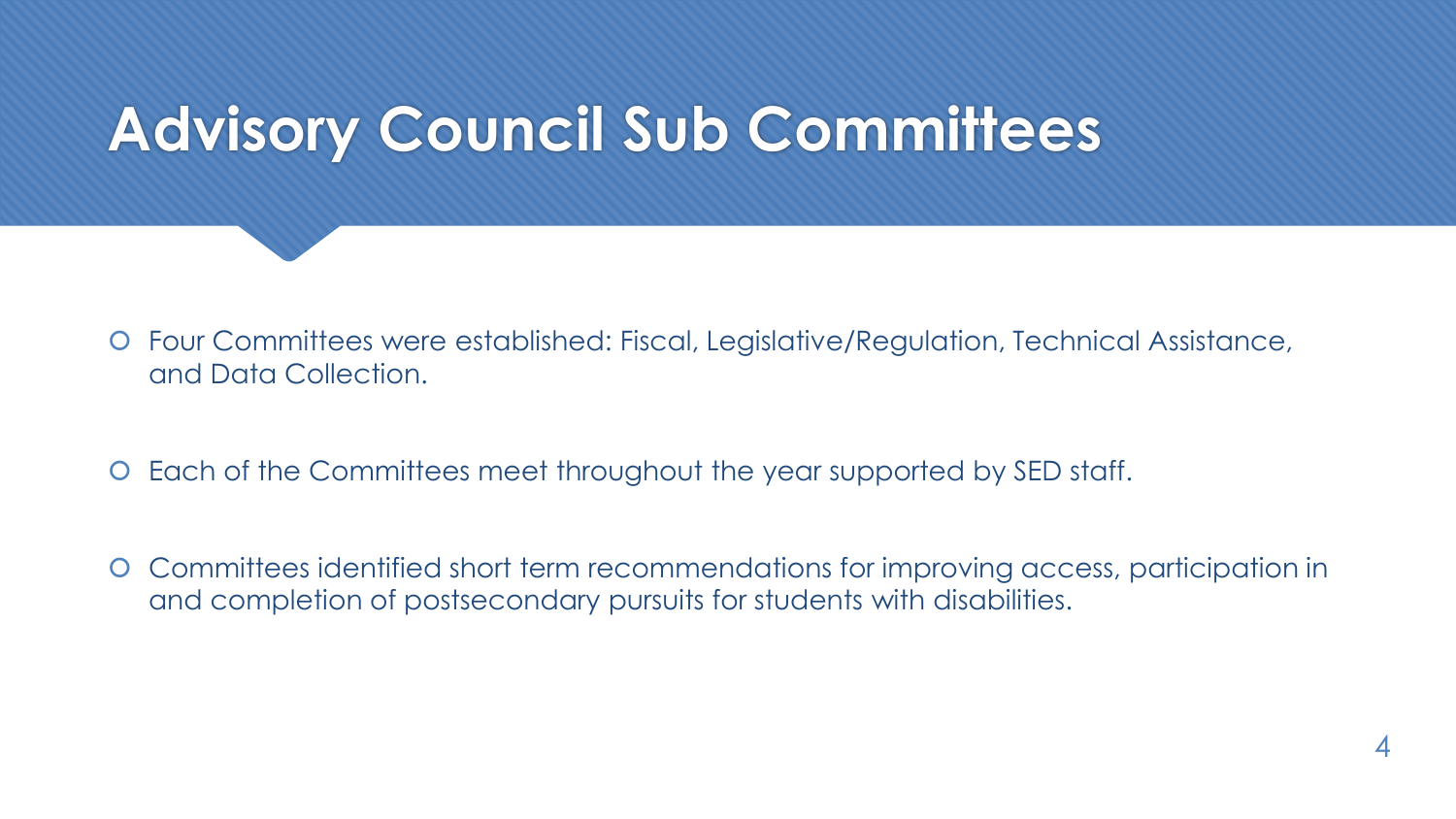#### **Recommendations**

 Initiate a discussion with the appropriate representatives of the State University of New York, the City University of New York, the Commission on Independent Colleges and Universities, and the Association of Proprietary Colleges to support them in meeting the reasonable accommodation needs of students with disabilities. **(Fiscal Committee)**

 Revise Readers Aid Program legislation to expand the eligibility requirements and increase student financial support. **(Legislative/Regulation Committee)** 5